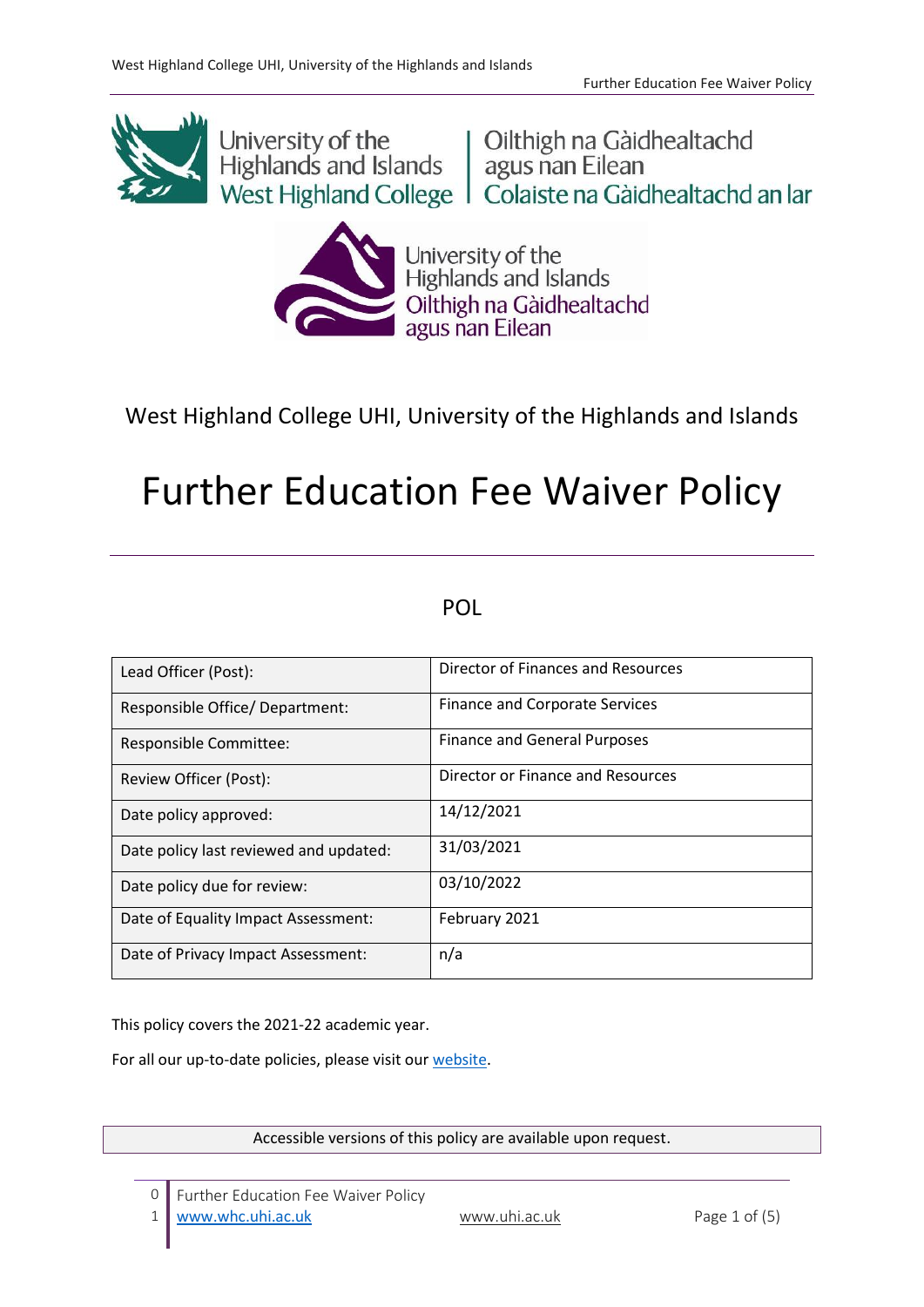٦

# Policy Summary

| Overview                         | This policy is required to set out a regional approach to Further Education<br>Fee Waivers for West Highland College UHI and all academic partners in<br>the University of the Highlands and Islands.                                                                                                           |  |  |
|----------------------------------|-----------------------------------------------------------------------------------------------------------------------------------------------------------------------------------------------------------------------------------------------------------------------------------------------------------------|--|--|
| Purpose                          | The policy will provide a framework for a consistent and coherent<br>methodology for the awarding of Scottish Funding Council and<br>discretionary fee waivers for further education courses.                                                                                                                   |  |  |
| Scope                            | This policy applies to all academic partners who run further education<br>courses.                                                                                                                                                                                                                              |  |  |
| Consultation                     | This policy was developed by a Policy Ownership Group, made up of<br>practitioners from across the University of the Highlands and Islands<br>network. Endorsement was received from Partnership Council, before the<br>policy went through local consultation and approval by college Boards of<br>Management. |  |  |
| Implementation and<br>Monitoring | Academic partners will be responsible for implementing and monitoring<br>the policy.                                                                                                                                                                                                                            |  |  |
| <b>Risk Implications</b>         | The policy reduces risk for the University and academic partners by<br>creating a streamlined process and a community of practice for staff.<br>Students will also benefit from a consistent approach across all partners.                                                                                      |  |  |
| Link with Strategy               | Links with our obligations under the Regional Outcome Agreement.                                                                                                                                                                                                                                                |  |  |
| <b>Impact Assessment</b>         | Equality Impact Assessment: Assessed - No further action to be taken.                                                                                                                                                                                                                                           |  |  |
|                                  | Privacy Impact Assessment: n/a                                                                                                                                                                                                                                                                                  |  |  |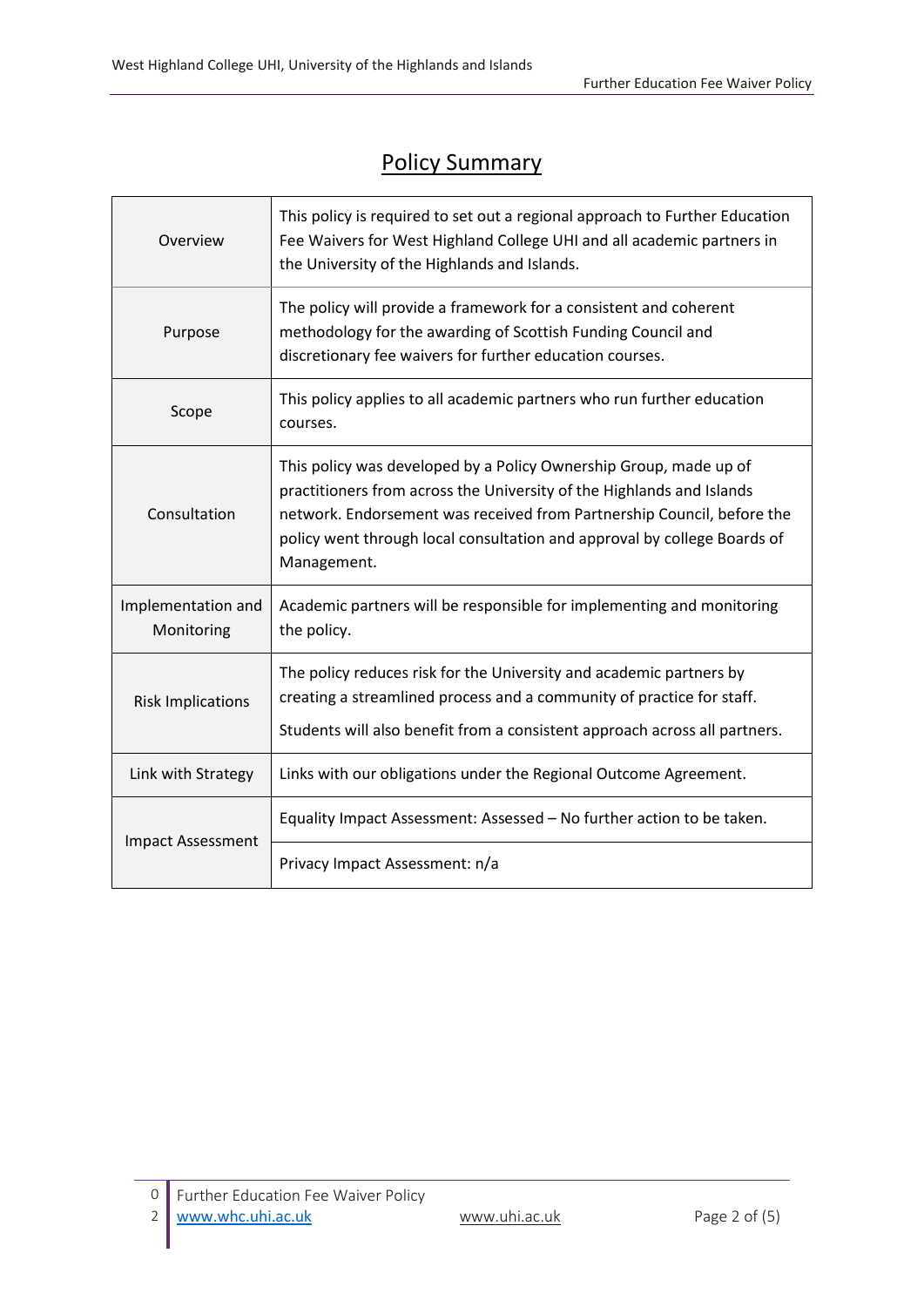# 1. Policy Statement

1.1 This document sets out the policy for the awarding of further education fee waivers in West Highland College UHI This policy refers to Scottish Funding Council policy and guidelines on fee waivers, which is reviewed annually. A position is also set out for the awarding of discretionary fee waivers from a college's individual budget.

# 2. Definitions

- 2.1 Scottish Funding Council ("SFC"): SFC is the national, strategic body that is responsible for funding teaching and learning provision, research and other activities in Scotland's colleges and universities. SFC provides funding that colleges can claim for fee waivers.
- 2.2 Fee waiver: Some students will be able to access a fee waiver, which means they will not have to pay their own course fees. Eligibility for a fee waiver will be assessed at the start of the course, and the student may be required to produce evidence to support their application.

## 3. Purpose

- 3.1 This policy sets outs a robust and transparent framework for the awarding further education course fee waivers at West Highland College UHI.
- 3.2 The policy will create an equality of experience for students across the partnership, whilst allowing individual colleges the flexibility to respond to local needs.

#### 3.3 **SFC Funded Fee Waivers**

The core of this policy is based on the SFC Fee Waiver Policy, associated annexes and appendices. The current SFC Fee Waiver Policy can be accessed [here.](http://www.sfc.ac.uk/publications-statistics/guidance/2020/SFCGD092020.aspx) The majority of fee waivers will be approved by the college and funded by SFC.

#### 3.4 **Discretionary Fee Waivers**

Students attending the University of the Highlands and Islands will have a parity of experience through the use of SFC fee waivers. Under exceptional circumstances and subject to individual budgets, colleges have the power to award discretionary fee waivers and for the college to pay the course fees.

- 3.4.1 Categories of Discretionary Fee Waivers include but are not limited to:
	- Staff development, where a course is an essential part of an approved staff development plan;
	- Where the college stipulates compulsory completion of an additional qualification as part of the main course;
	- Exceptional requirements, where college senior management identify a local benefit to use of Discretionary Fee Waivers (being cognisant of 3.4.3).
- 3.4.2 Colleges should endeavour to create parity of experiences for students across the region through their use of discretionary fee waivers.
- 3.4.3 Due consideration should be given to the impact of discretionary fee waiver usage on other colleges in the University of the Highlands and Islands partnership.

#### 3.5 **SVQs**

3.5.1 Students undertaking a part-time SVQ as a condition of their employment will not be awarded a fee waiver. In these circumstances, the employer is normally expected to meet the cost of the fees.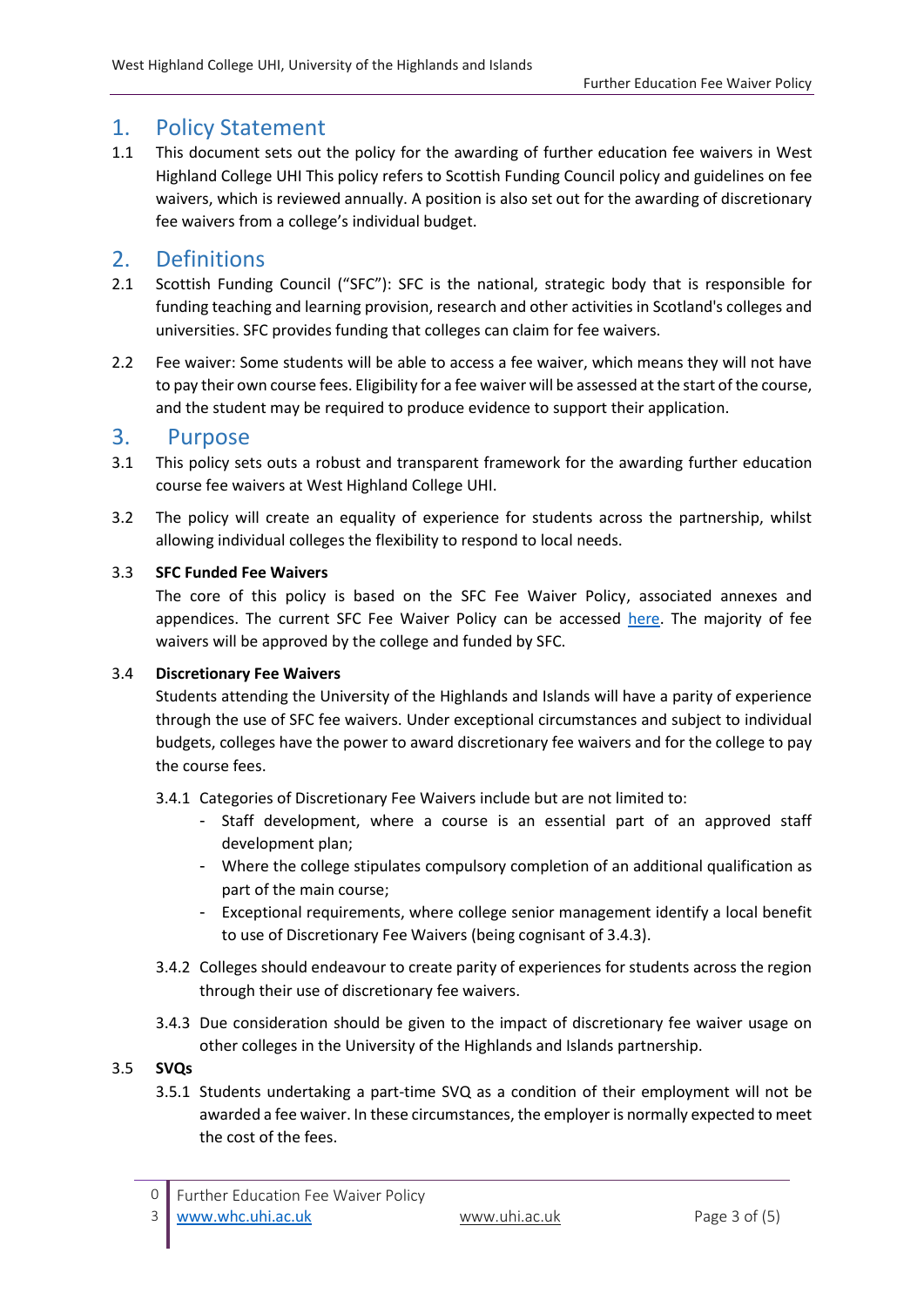- 3.5.2 Students undertaking a SVQ where it is not a condition of their employment may be eligible for a fee waiver dependent on the course and their personal circumstances.
- 3.5.3 For students undertaking a part-time SVQ regardless of whether it is a condition of employment, their eligibility for fee waivers on additional courses will be assessed according to the current SFC Fee Waiver Policy, associated annexes and appendices.

## 4. Scope

- 4.1 This Policy applies to all applicants for further education courses (full-time and part-time), except for the courses set out in Section 5 below.
- 4.2 Applicants for higher education courses should refer to th[e Higher Education Fees Policy.](https://www.uhi.ac.uk/en/about-uhi/governance/policies-and-regulations/policies/) Higher education courses are normally Level 7 and above on the [SCQF Framework.](http://scqf.org.uk/interactive-framework/)

# 5. Exceptions

- 5.1 Courses outwith the scope of this policy are:
	- Any non-credit bearing leisure courses, designed for hobby or personal interest
	- All commercial courses, designed and delivered for a particular business/industry
- 5.2 Please refer to the accompanying Fee Waiver Procedures and eligibility flowchart for further information.

# 6. Notification

- 6.1 Staff engaging with fee waivers should be familiar with this policy and all relevant SFC policies.
- 6.2 Annual changes to SFC policies will be cascaded to staff by line managers and hyperlinks in the policy updated to reflect the most recent guidance.
- 6.3 Any changes in SFC policy or national legislation will be reflected in this policy.
- 6.4 The policy will be publicly available on the West Highland College UHI's website, along with other current policies.

# 7. Roles and Responsibilities

- 7.1 The College's most senior financial officer has overall responsibility for the implementation of this policy and the management of fee waivers, including the approval of discretionary fee waivers.
- 7.2 Staff administering fee waivers are responsible for ensuring up-to-date SFC guidance is followed.

## 8. Legislative Framework [Further and Higher Education \(Scotland\) Act 2005](https://www.legislation.gov.uk/asp/2005/6/contents)

[Equality Act 2010](https://www.legislation.gov.uk/ukpga/2010/15/contents)

[Scottish Government: Costs of Learning Student Funding Guide](https://www.gov.scot/publications/helping-meet-costs-learning-training-guide-funding-2019-2020/)

# 9. Related Policies, Procedures, Guidelines and Other Resources

- 9.1 This policy should be read in conjunction with SFC Fee Waiver policies and guidance. The up-todate information can be accessed [here.](http://www.sfc.ac.uk/publications-statistics/guidance/2020/SFCGD092020.aspx)
- 9.2 [University of the Highlands and Islands Further Education Fee Waiver Procedures](https://staff.whc.uhi.ac.uk/Downloads/All-Policies/AssociatedDocuments/FeeWaiver-Procedures.pdf)